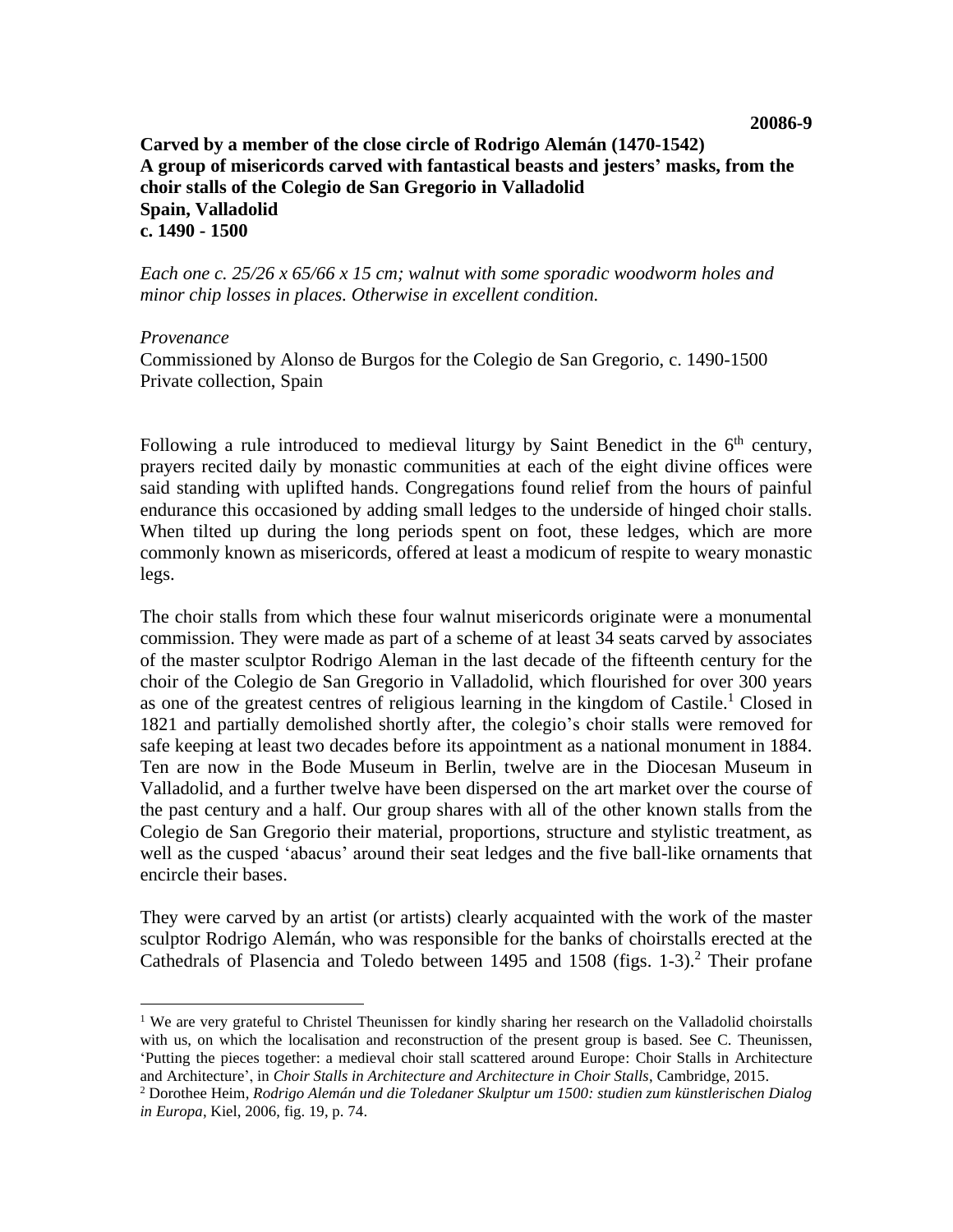and humorous carvings of dogs, dragons, wild men and grimacing jesters find parallels on the Colegio de San Gregorio's façade, which reprises similar themes in several places (figs. 4-5). Their re-emergence is thus of vital importance for our understanding both of the original scheme (and how it slotted into the wider visual program of the Colegio's decoration), and of the development of late-medieval sculpture in the Kingdom of Castile at a moment of extraordinary efflorescence.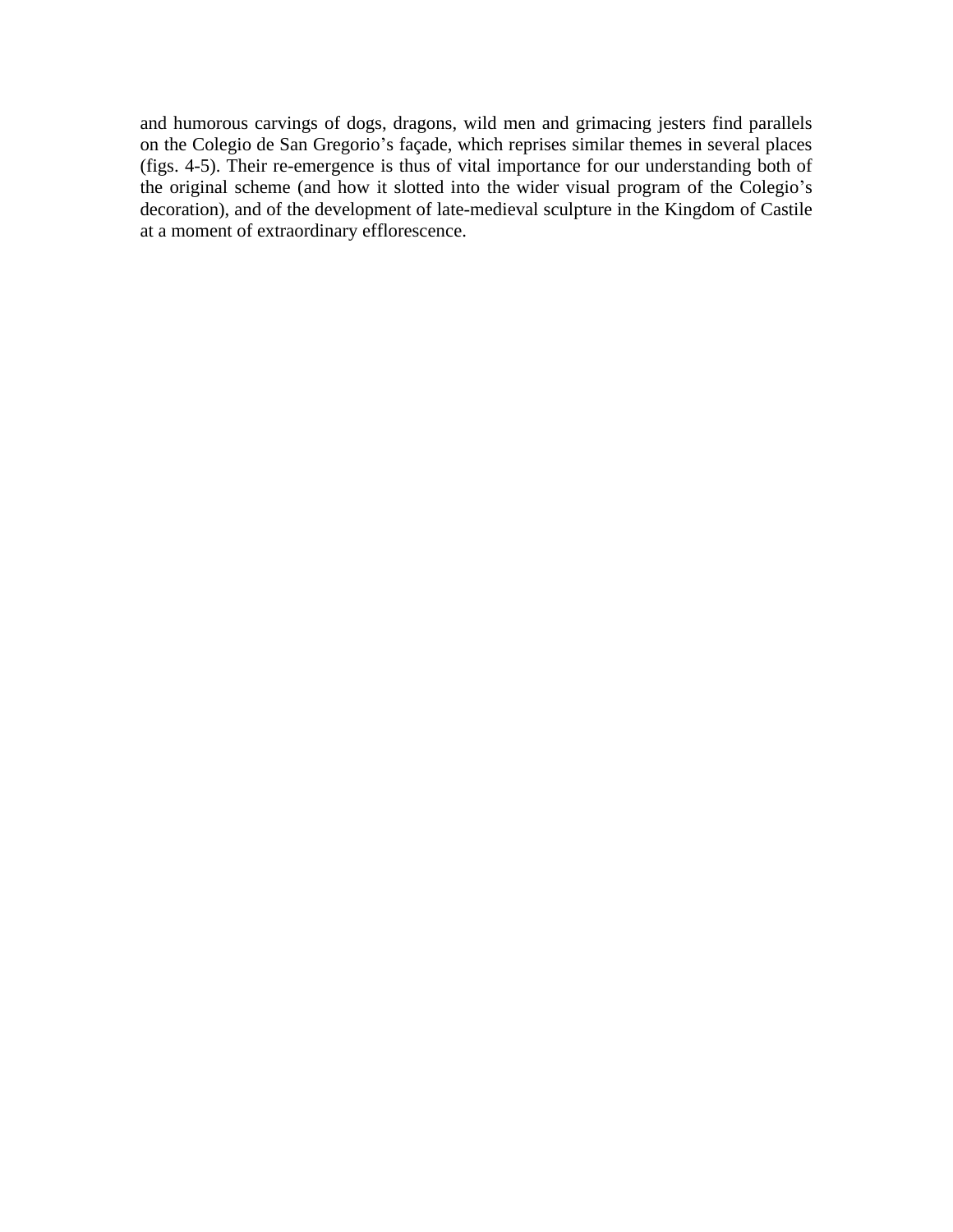

Fig. 1 Rodrigo Alemán Confessional stool from Plasencia Cathedral c*.* 1500 Valladolid, Museo Nacional de Escultura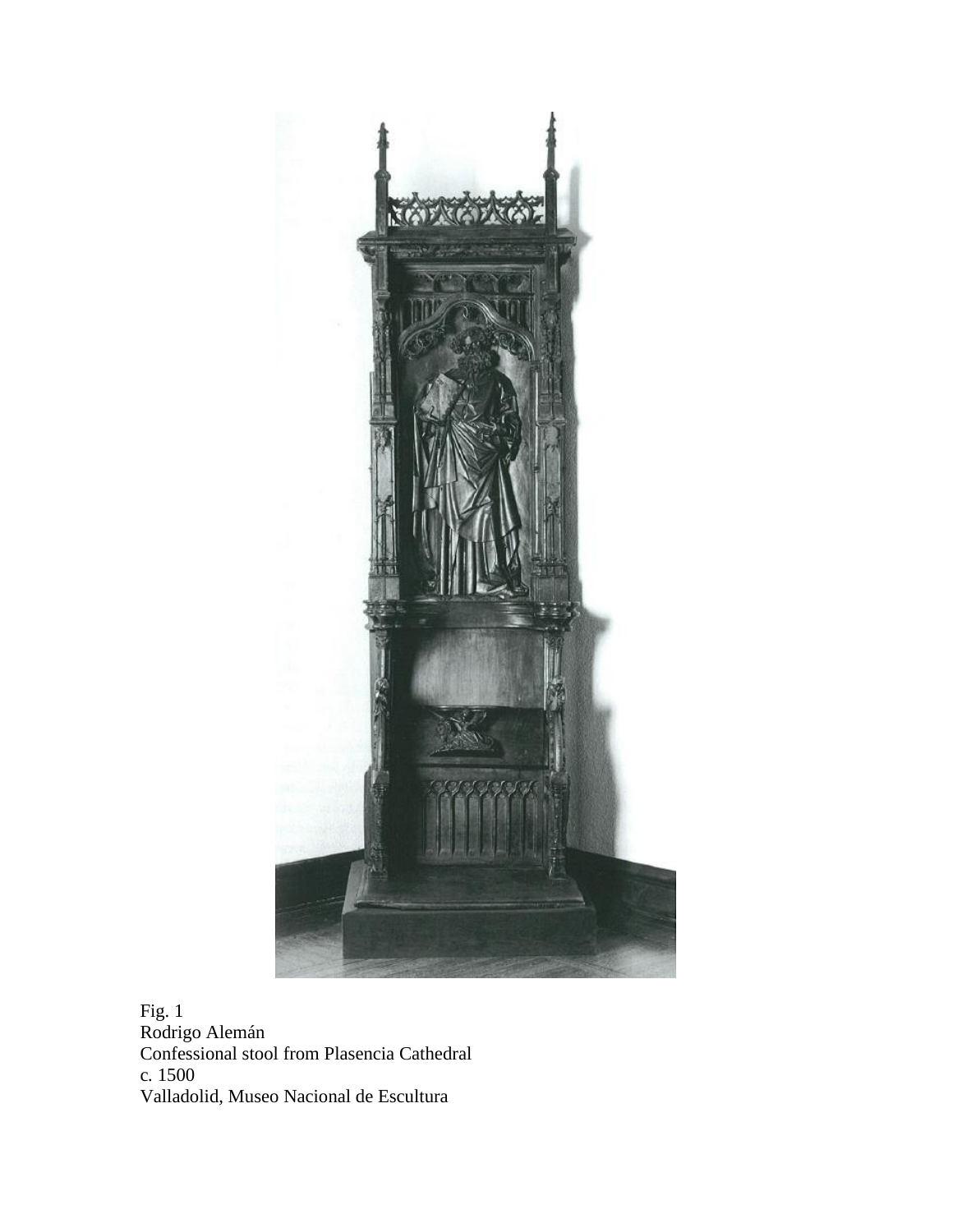

Fig. 2 Rodrigo Alemán and Associates *Catedra* from Choir Stalls with articulated column-figures 1497-1500 Plasencia, Cathedral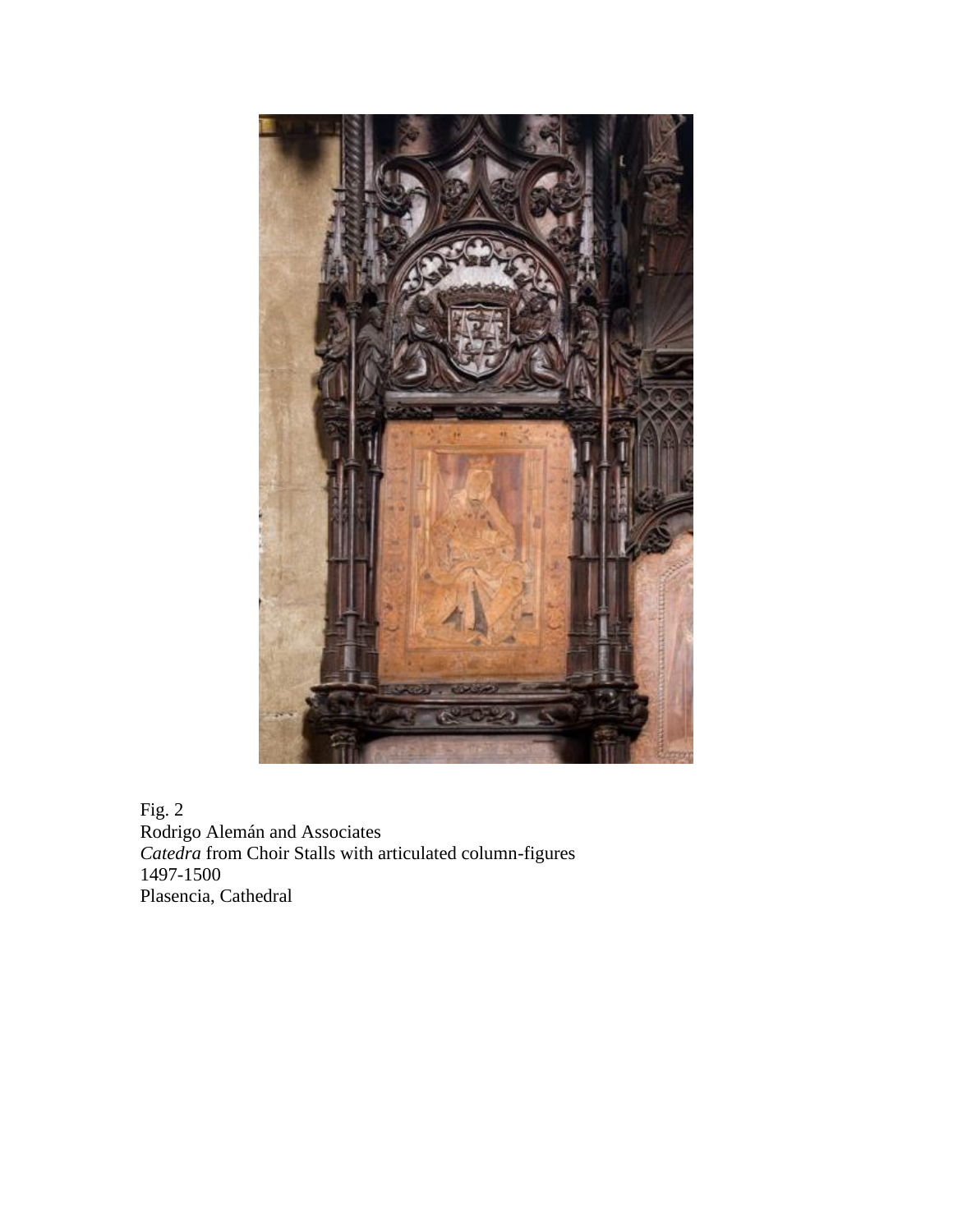

Fig. 3a (above) and b (below) Rodrigo Alemán and Associates Scene from Choir Stall Surround 1495-98 Toledo, Cathedral

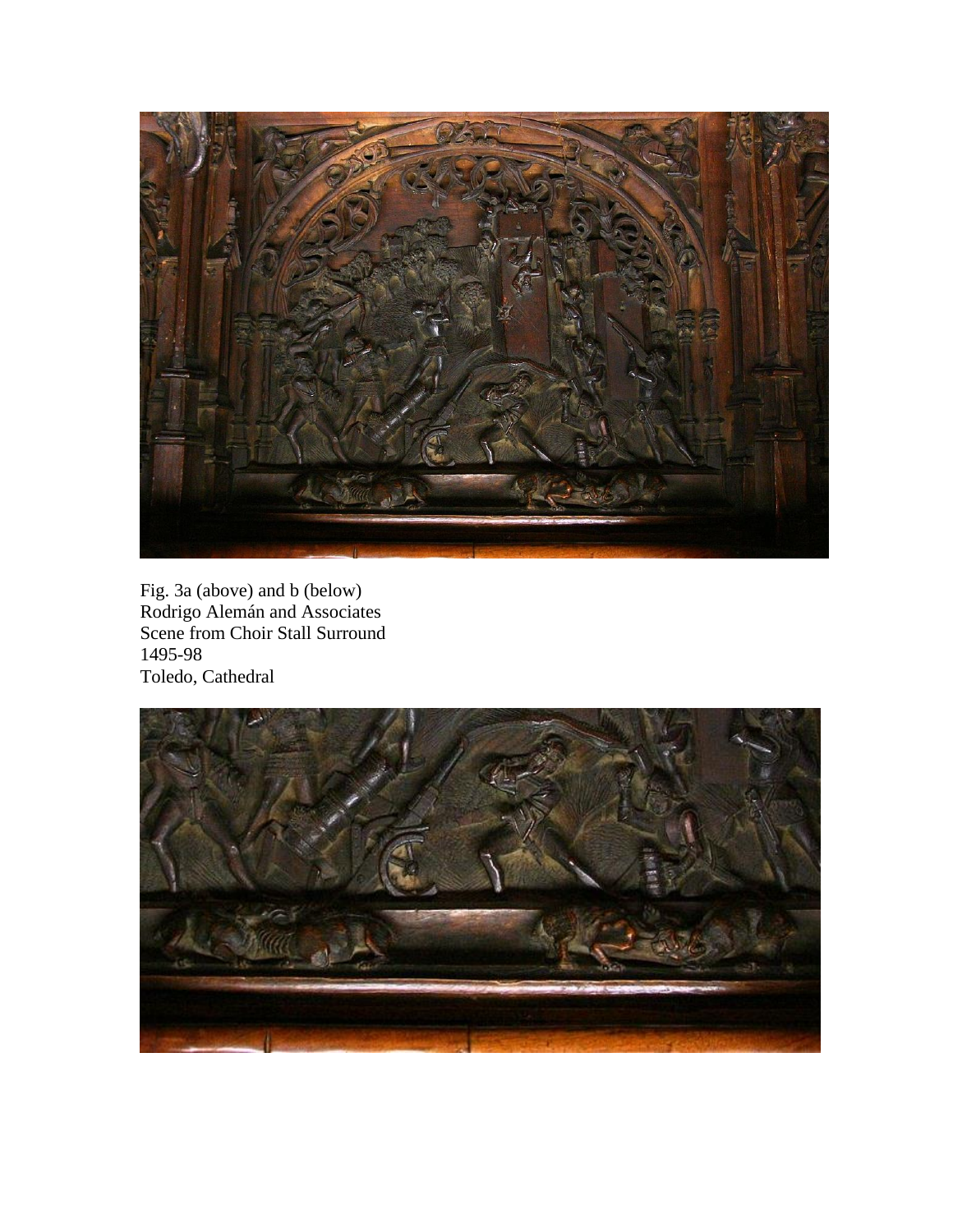

Fig. 4

Sculptors working under the direction of Juan Guas (c.1430-c.1496) A man wrestling with a dragon, on the façade of the Colegio de San Gregorio, Valladolid